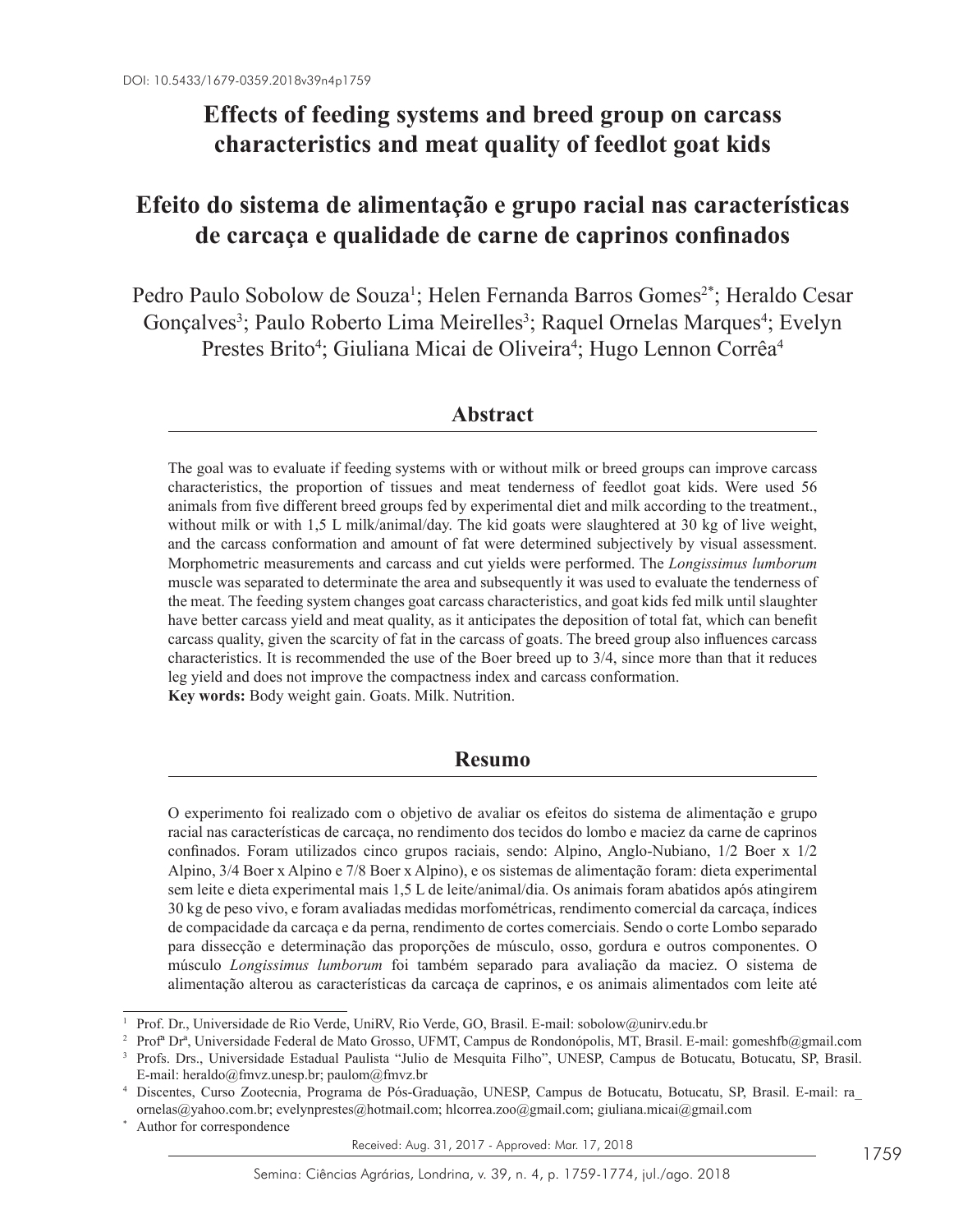o abate apresentaram melhor rendimento de carcaça e melhor qualidade da carne. O cruzamento do grupo racial Boer com o Alpino aumentou a proporção de tecido muscular depositado, caracterizando dessa forma uma carcaça de melhor qualidade, mas a maciez da carne não foi influenciada pelo grupo racial e sistema de alimentação. O grupo racial também influenciou nas características de carcaça, sendo recomendada a participação da raça Boer até 3/4, já que acima disso, além de não melhorar o índice de compacidade e a conformação da carcaça, reduz o rendimento da perna. O sistema de alimentação com leite antecipa a deposição de gordura total, que pode beneficiar a qualidade da carcaça, tendo em vista a escassez de gordura na carcaça de caprinos.

**Palavras-chave:** Ganho peso. Cabra. Leite. Nutrição.

#### **Introduction**

Although in Brazil there is still no standard for the marketing of goat carcasses, assessments of the influence of breed groups and management practices should be available to guide farmers and technicians in the pursuit of excellence.

Quality carcasses must have a high proportion of muscle and small of bones and proper intramuscular fat content, to ensure juiciness and flavor of the meat, besides a minimum of fat cover (RODRIGUES, 2009). Goat carcasses in general are poor in fat cover, which is beneficial from a nutritional point of view, but it difficults the process of cold storage (DELFA et al., 1992), which is a problem for the meatpacking industry.

The breed group and feeding system direct influence on animal carcass characteristics. The Boer breed, for example, has been widely used to improve growth and carcass traits of local breeds through breeding (GOMES et al., 2011). Nonetheless, feeding those animals may be expensive to the production system, but there are regions where the excess milk from the farms during the period from September to December (milk harvest) can be used for feeding meat goat kids. Therefore, it is necessary to evaluate the influence of the milk on performance and carcass characteristics of animals fed with it.

In this regard, monitoring animal performance and some biometric measurements become important for evaluating carcass development (MANFREDINI et al., 1988). Some measurements can be used to characterize the product, and the proportion of cuts in the carcass allows a qualitative assessment since a good carcass must present the best possible proportion of cuts with higher content of edible tissues, especially muscle (YÁÑEZ, 2002), allowing better use for cooking and making commercialization easier (RODRIGUES, 2009).

For that reason, feeding systems or breed groups that provide increases in carcass yield and tenderness of the meat may represent an interesting alternative to the farmer in the improvement of the products, and with it, the possibility of increasing income.

Given the foregoing, the goal of this paper was to evaluate the effects of feeding system and breed group on carcass characteristics, the proportion of loin tissues and meat tenderness of feedlot goat kids.

#### **Material and Methods**

Were used 56 animals from five different breed groups: six Alpine males and four females, eight Anglo Nubian males and eight females, four ½ Boer x Alpine males and six females, four  $\frac{3}{4}$  Boer x Alpine males and five females and five 7/8 Boer x Alpine males and six females.

After birth, the kid goats were separated from the does and received the same treatment regarding the umbilical cord, identification and feeding up to 60 days old. At this point, milk was no longer provided for half of the kids from each breeding group; these animals formed the group that was fed without milk. The animals in the other half of each group continued to receive 1.5 L milk/day at a single morning feeding until they were slaughtered;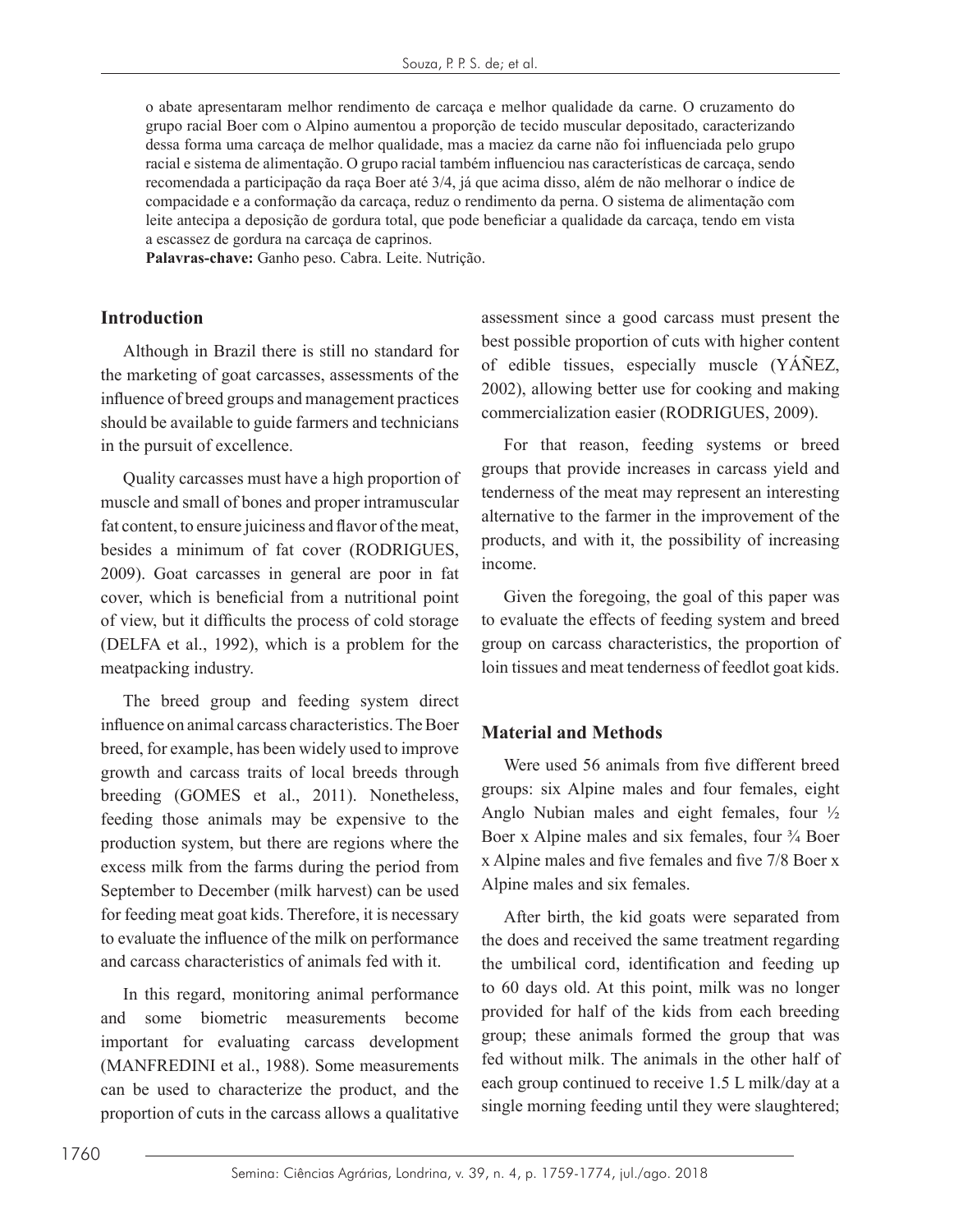these animals constitute the group that was fed with milk. From the second week after birth, the animals had access to ground concentrate *ad libitum* in both treatments.

All males were surgically castrated at 30 days old. Subsequently, they were housed in 10 collective pens according to the feed system and breed group until they reached 30 kg. At this point, the animals were slaughtered.

The experimental diet was the same for the two feeding systems, consisting of 700 g  $kg<sup>-1</sup>$  of concentrate and 300 g kg-1 of *Coast Cross* hay based on the organic matter. The concentrate was consisted of corn at 490 g kg<sup>-1</sup>, soybean meal at 380 g kg<sup>-1</sup>, cottonseed meal at 100 g kg<sup>-1</sup>, limestone at 20 g kg<sup>-1</sup>, salt at 10 g kg-1, based on dry matter and formulated according to NRC (1981), for gains of 150 g day<sup>-1</sup>. The composition is presented in Table 1.

| Composition  | Experimental diet | Concentrate | Hay   |
|--------------|-------------------|-------------|-------|
| MS(g/kg)     | 841,1             | 832,6       | 830,7 |
| $PB$ (g/kg)  | 200,1             | 285,0       | 65,7  |
| EE (g/kg)    | 27,3              | 32,2        | 11,4  |
| CZ(g/kg)     | 59,6              | 69,1        | 40,6  |
| FB (g/kg)    | 187,1             | 75,2        | 324,5 |
| ENN(g/kg)    | 525,9             | 538,5       | 557,8 |
| NDT $(g/kg)$ | 681,3             | 785,0       | 541,1 |
| $FDN$ (g/kg) | 408,1             | 166,9       | 799,4 |
| FDA(g/kg)    | 203,2             | 78,6        | 410,0 |

**Table 1.** Bromatological composition of the diet, concentrate and hay based on the dry matter content.

Each month an individual sample of milk was collected from all does to determine the milk constituents. These samples were placed in plastic tubes of 30 mL containing the preservative Bronopol (2-Bromo-2-Nitropropane-1,3-Diol) and sent for analysis at the Clínica do Leite of the Luiz de Quieroz College of Agriculture at the University of Sao Paulo in Piracicaba (ESALQ/USP - Piracicaba/ SP) (Table 2).

**Table 2.** Average composition of the goat milk  $(g \log^{-1})$  used for feeding the kids.

| Components            | Composition $(g \ kg^{-1})$ |
|-----------------------|-----------------------------|
| Total compounds       | 129.40                      |
| Degreased dry extract | 88,00                       |
| Fat                   | 41,40                       |
| Protein               | 35,50                       |
| Lactose               | 44,50                       |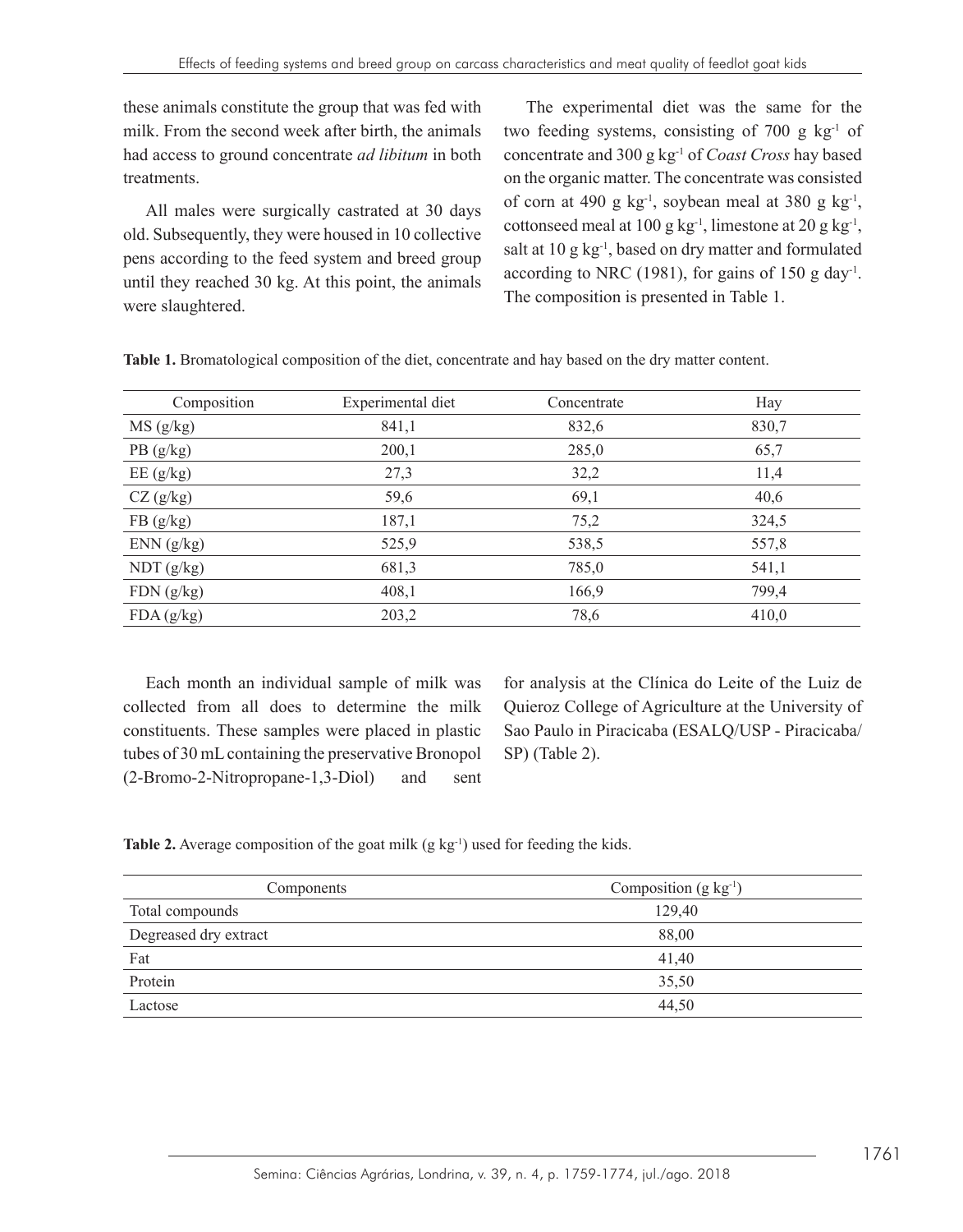The average daily intake of the experimental diet/ animal was estimated by the intake in collective pens. The difference was recorded between the offered and the leftovers per pen, and the result divided by the number of animals contained in each pen.

When kids reached 30 kg of live weight, they were submitted to fasting of solids for 18 hours and weighed to determine the live weight at slaughter. Afterward, they were sent to slaughter in a commercial slaughterhouse, in accordance with current regulations.

At the slaughterhouse, after evisceration, the carcasses were weighed to obtain the hot carcass weight. Subsequently, the carcasses were placed in a cold room and refrigerated at 4° C for 24 hours. On the following day, they were reweighed to obtain the cold carcass weight.

With the aid of a pH meter coupled to a fine-tip penetration prob, the final pHs of the carcasses were recorded by introducing the electrode directly into the *Longissimus lumborum* muscle.

The carcass conformation and amount of fat were determined subjectively by visual assessment, considering it as a whole, taking into account the different anatomical regions, and the thicknesses of muscle and fat components relative to the skeletal size that supports it. The value 1 was attributed to very poor and 5 for excellent conformation, with 1 for excessive thin and 5 for excessive fat covering (COLOMER-ROCHER, 1988).

According to the methodology of Sañudo and Sierra (1986), the following morphometric measurements were taken: External Carcass Length: distance between the cervicothoracic junction and the first intercoccygeal joint; Internal Carcass Length: maximum distance between the front edge of the pubic bone and the front edge of the first rib at its midpoint; Leg Length: Distance between the greater trochanter and the lateral edge of the tarsometatarsal joint, all taken with tape; Rump Width: maximum width between the trochanters

of the femurs; Rump Perimeter: based on the trochanters of the femurs; Thorax Depth: maximum distance between the sternum and the back of the carcass, all taken with a pair of compasses.

Carcass traits were calculated, including: carcass yield in g/kg, which is the relation between the cold carcass weight and live weight at slaughter; the carcass compactness index, a relation between the cold carcass weight and its internal length; and the leg compactness index, the relation between the rump width and leg length.

After this procedure, the carcasses were divided in half, obtaining the left half carcass, which was weighed and then sectioned into five anatomical regions according to the methods described by Yáñez (2002), resulting in the following meat cuts: neck, shoulder, rib, loin and leg.

In *Longissimus lumborum* muscle, in the section between the 13th thoracic vertebra and the first lumbar vertebra, the muscle was outlined in a thin plastic sheet using a permanent marker. Subsequently, the loin eye outline of the plastic sheet was scanned and inserted into the Image Analysis Program UTHSCSA Image Tool, free software (RESENDE JÚNIOR et al., 2006) to calculate the loin eye area, in square centimeters.

The neck, shoulder, rib, loin and leg cuts were weighed to calculate their yield in relation to the carcass  $(g \ kg^{-1})$ , obtaining the neck, shoulder, rib, loin and leg yields.

Considering the high correlation between the components of the carcass tissues and loin (NAUDE; HOFMEYER, 1981), the loin of the left half carcass was selected to represent the carcass. It was dissected to determine the tissue composition  $(g \text{ kg}^{-1}$  of loin) in muscle, bone, fat and other tissue yields (connective or conjunctive tissue, arteries and veins), considering the fat subdivided in subcutaneous and intermuscular fat.

To evaluate the tenderness of the meat, the *Longissimus lumborum* muscles were separated and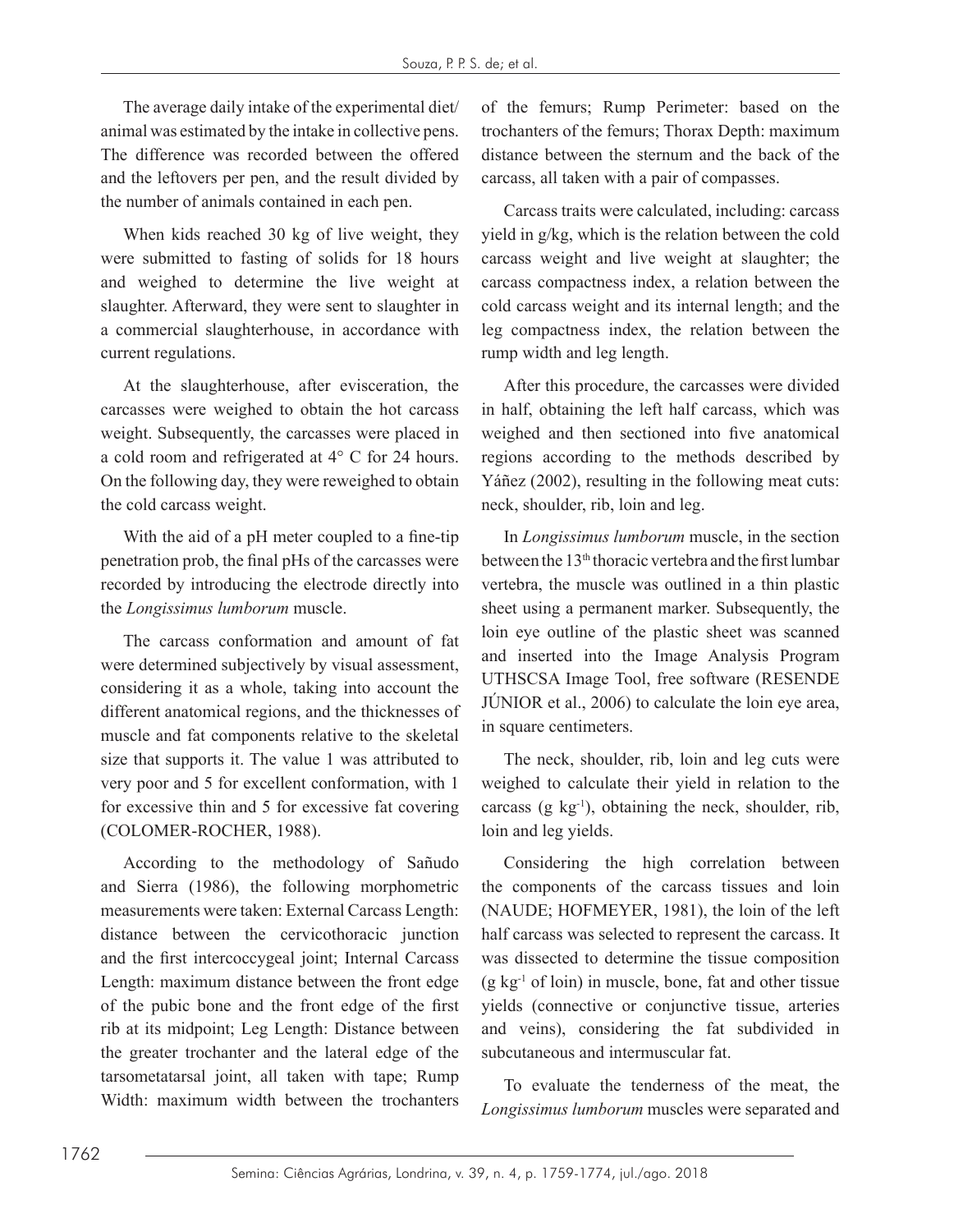frozen. Thereafter, three samples were taken from each frozen muscle to form parallelepipeds with approximately  $2 \times 2 \times 1.13$  cm in accordance with the methodology of Froning et al. (1978). After this procedure, the samples were thawed in a refrigerator for a period of 24 hours at 4° C and then were placed in plastic bags and submitted to cooking in a water bath at 85º C for 20 minutes (HONIKEL, 1998), until the temperature inside of these samples reached 72º C.

The force required to transversely cut each sample was measured using a texturometer model TA - XT PLUS (Texture Analyser) equipped with a set of Warner-Bratzler blade (LINARES et al., 2007).

The experiment was conducted in randomized block design (gender) and analyzed in a factorial arrangement using analysis of variance, with the inclusion of the covariate live weight at slaughter. The factorial consisted of five breed groups and two feeding systems. Means were compared by Tukey test (P<0.05). SAEG program was used for data analysis (UFV, 2000).

## **Results and Discussion**

The intake of the animals (Table 3) was in accordance to the expected and it is similar to that proposed by the NRC (1981).

|  |  | Table 3. Average daily intake of nutrients according to the feeding system. |
|--|--|-----------------------------------------------------------------------------|
|  |  |                                                                             |

|            | Feed System                       |                      |                           |       |  |  |  |  |
|------------|-----------------------------------|----------------------|---------------------------|-------|--|--|--|--|
| Nutrient   |                                   |                      | With milk                 |       |  |  |  |  |
|            | Without milk Diet $(g \ kg^{-1})$ | Diet $(g \ kg^{-1})$ | Milk $(1,5 L)$ $(g kg-1)$ | Total |  |  |  |  |
| <b>MS</b>  | 578                               | 307                  | 194                       | 501   |  |  |  |  |
| <b>PB</b>  | 137                               | 73                   | 53                        | 126   |  |  |  |  |
| EE         | 19                                | 10                   | 62                        | 72    |  |  |  |  |
| CZ         | 41                                | 22                   |                           | 22    |  |  |  |  |
| FB.        | 128                               | 68                   |                           | 68    |  |  |  |  |
| <b>ENN</b> | 361                               | 192                  |                           | 192   |  |  |  |  |
| <b>NDT</b> | 468                               | 249                  | $240*$                    | 489   |  |  |  |  |
| <b>FDN</b> | 280                               | 149                  |                           | 149   |  |  |  |  |
| <b>FDA</b> | 139                               | 74                   |                           | 74    |  |  |  |  |

\*Based to 700Kcal of Digestible Energy (NRC, 2007).

The live weight at slaughter for the animals in the feeding systems without milk and with milk were: 29.78 and 30.74 kg for Alpine; 30.10 and 30.94 kg for Anglo Nubian; 31.92 and 30.78 kg for 1/2 Boer x Alpine; 30.12 and 31.25 kg for 3/4 Boer x Alpine and 31.63 and 30.66 kg for 7/8 Boer x Alpine, respectively.

The feeding system influenced hot carcass weight, the final pH and carcass yield (Table 4). Interacting with the breed group, it influenced the cold carcass weight, carcass conformation and carcass compactness index. The breed group influenced the amount of fat cover and leg compactness index (Table 5).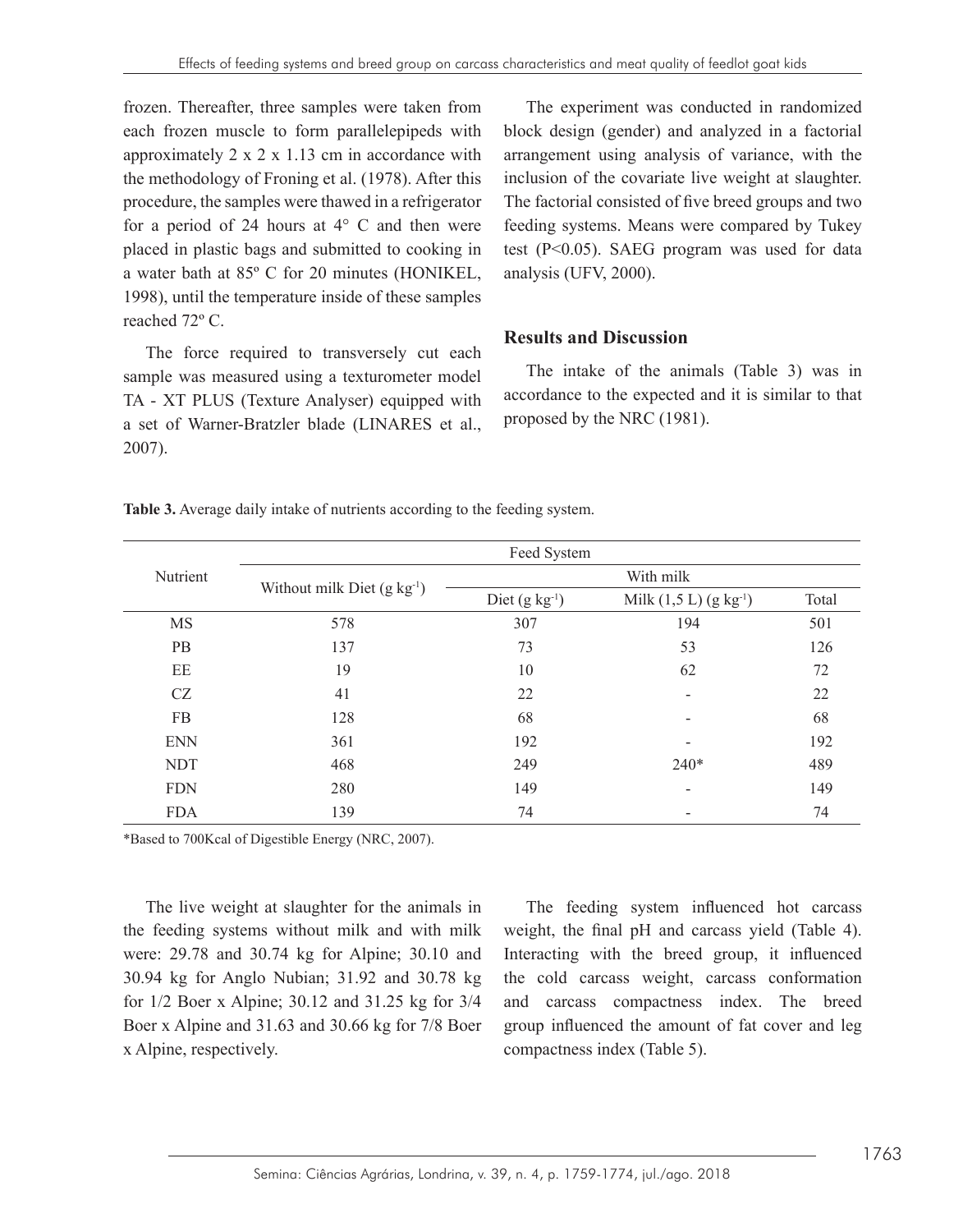|        |        | Racial Group <sup>1</sup> |                                         |          | Feed System  |           |
|--------|--------|---------------------------|-----------------------------------------|----------|--------------|-----------|
| Alpine | AN     | $1/2$ BA                  | 3/4 <sub>BA</sub>                       | $7/8$ BA | Without milk | With milk |
|        |        |                           | Hot carcass weight (kg)                 |          |              |           |
| 14,70  | 14,87  | 15,28                     | 15,23                                   | 15,23    | 14,82 b      | 15,30a    |
|        |        |                           | pH final                                |          |              |           |
| 5,93   | 5,80   | 6,03                      | 5,82                                    | 5,90     | 6,00a        | 5,81 b    |
|        |        |                           | Comercial carcass yield $(g \ kg^{-1})$ |          |              |           |
| 478,0  | 484,0  | 492,0                     | 495,9                                   | 494,0    | 480,7 b      | 496,2 a   |
|        |        |                           | Fat cover $(1-5)$                       |          |              |           |
| 2,07 b | 2,03 b | $2,12$ ab                 | $2,35$ ab                               | 2,49a    | 2,20         | 2,22      |
|        |        |                           | Leg compactness index (cm/cm)           |          |              |           |
| 0,55 b | 0,60 b | 0,60 b                    | 0.64a                                   | 0,70a    | 0,61         | 0,61      |
|        |        |                           | Rib eye area $\text{(cm}^2\text{)}$     |          |              |           |
| 10,26  | 11,56  | 12,47                     | 12,66                                   | 12,09    | 11,96        | 11,66     |

**Table 4.** Averages for hot carcass weight, final pH, carcass yield, amount of fat cover, leg compactness index and loin eye area of feedlot goat kids according to breed group and feeding system.

 $1 \text{AN-Anglo Nubian}, \frac{1}{2} \text{BA} - \frac{1}{2} \text{Boer} + \frac{1}{2} \text{Alpine}, \frac{3}{4} \text{BA} - \frac{3}{4} \text{Boer} + \frac{1}{2} \text{Alpine}, \frac{7}{8} \text{BA} - \frac{7}{8} \text{Boer} + \frac{1}{2} \text{Alpine}.$ \*Means followed by different letters, in the same row, differ among themselves by Tuckey Test (P<0,05).

| Feed system  | Racial group <sup>1</sup>                 |                          |                          |            |            |  |  |  |
|--------------|-------------------------------------------|--------------------------|--------------------------|------------|------------|--|--|--|
|              | Alpine                                    | AN                       | $1/2$ BA                 | $3/4$ BA   | $7/8$ BA   |  |  |  |
|              |                                           | Cold carcass weight (kg) |                          |            |            |  |  |  |
| Without milk | $14,01$ bB                                | 14,53 bA                 | 15,64 aA                 | 14,35 bB   | 15,30 aA   |  |  |  |
| With milk    | 14,99 bA                                  | 14,99 bA                 | $15,11 \text{ bA}$       | 16,06 aA   | 15,42 abA  |  |  |  |
|              |                                           | Carcass conformation     |                          |            |            |  |  |  |
| Without milk | $1,90$ dB                                 | $2,06$ cdA               | $2,50$ ab $\overline{A}$ | $2,40$ bcB | $2,83$ aA  |  |  |  |
| With milk    | $2,30 \text{ bA}$                         | 1.96 <sub>bA</sub>       | $2,35 \text{ bA}$        | $2,93$ aA  | $2,80$ aA  |  |  |  |
|              | Carcass compactiness index $(kg cm^{-1})$ |                          |                          |            |            |  |  |  |
| Without milk | $0,25$ bB                                 | $0,29$ aA                | $0,30$ aA                | $0,30$ aA  | $0,30$ aA  |  |  |  |
| With milk    | $0.27$ cA                                 | $0.28$ cA                | $0.29$ bcA               | $0,32$ aB  | $0,31$ abA |  |  |  |

**Table 5.** Averages for cold carcass weight, carcass conformation and the carcass compactness index of feedlot goat kids according to breed group and feeding system.

 $1 \text{AN-Anglo Nubian}, \frac{1}{2} \text{BA} - \frac{1}{2} \text{Boer} + \frac{1}{2} \text{Alpine}, \frac{3}{4} \text{BA} - \frac{3}{4} \text{Boer} + \frac{1}{2} \text{Alpine}, \frac{7}{8} \text{BA} - \frac{7}{8} \text{Boer} + \frac{1}{2} \text{Alpine}.$ 

\*Means followed by different letters, in the same row or column, differ among themselves by Tuckey Test (P<0,05).

The animals of the feeding system with milk showed greater hot carcass weight, lower final pH and higher carcass yield.

Regarding hot carcass weight, the results were contrary to that obtained by Manera et al. (2009), who reported that the hot carcass weight was greater the higher the intake of concentrate by kids, since animals with higher intake of feed concentrate would have higher production of rumen propionate and, therefore, more substrate to muscle growth and deposition. Nevertheless, this result indicates that the energy value of the ingested milk could produce the same effect.

The average final pH of the carcass, recorded 24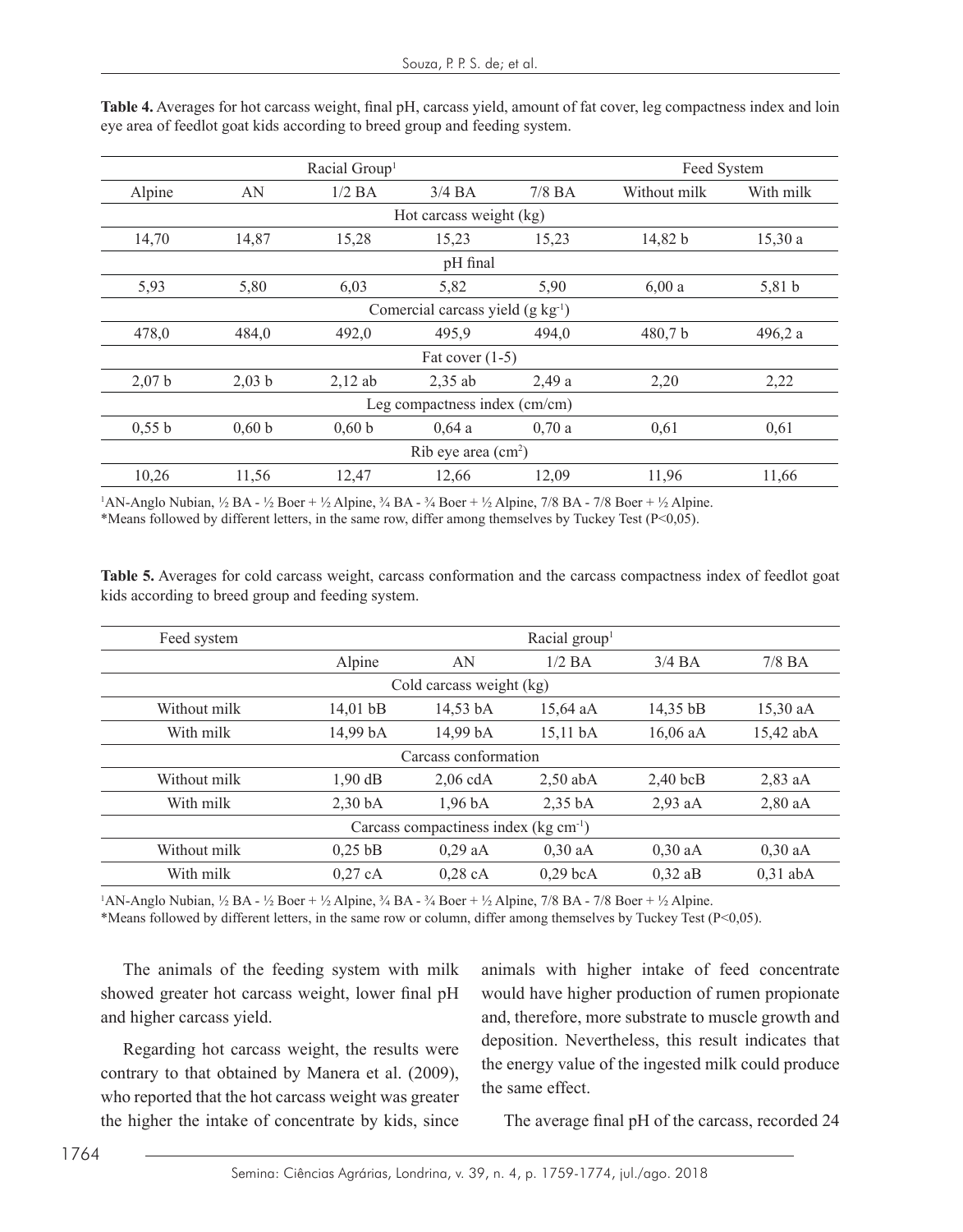h post-slaughter, was within the normal range for goat meat, which according Beserra et al. (2001) and Madruga et al. (2005) ranges from 5.97 to 6.32 and 5.96 to 6.03, respectively. It indicates that the animals were correctly handled during slaughter, without exposure to stress (KADIM et al., 2006).

The lowest final pH observed in animals of the feeding system with milk was probably due to increased muscle glycogen concentration of kids from this feeding system, leading to a higher concentration of lactic acid. It is in agreement with Dias et al. (2008), who found an influence of the type of feeding system on the final pH of the meat for goat kids, and the values reported ranged from 5.57 to 5.85.

The highest carcass yield of animals from the feeding system with milk may be related to the greater total weight of the stomach of the kids from the feeding system without milk. According to Delfa et al. (1991), the weight of non-constituent components of the carcass can affect carcass yield values.

The leg compactness index (Table 4) was higher in 3/4 and 7/8 Boer x Alpine breed groups, which is in accordance with Freitas et al. (2011), who observed the influence of breed group in the leg compactness index, in which 3/4 Boer x Saanen kids showed better results than the Saanen breed group. The feeding system did not influence the leg compactness index, which is in agreement with Grande et al. (2003), who found no influence of different feeding systems in the leg compactness index in kids. The greatest leg compactness index of 3/4 and 7/8 Boer x Alpine kids may have occured due to the lower leg length of these breed groups, since they are more compact.

The amount of fat cover was higher in 7/8 Boer x Alpine breed group compared to Alpine and Anglo Nubian kid goats. Gomes et al. (2011) researching on five goat breed groups, concluded that the crossbred Boer animals showed the highest amount of fat cover. This results indicated that the greater use of the Boer contributes to increasing the fat covering in carcass.

Breeds directed for meat production have proper distribution of fat cover (STANFORD et al., 1995), though the goat has scarce fat cover. In accordance with this statement, it can be concluded that the average amount of fat cover observed in this study is considered reasonable but higher than the values reported by Menezes (2008) and Gomes et al. (2011), which may be explained by the higher slaughter weight of the kid goats in this study. The best results achieved by the crossbred kids can be explained by the increased tissue deposition per unit of carcass length in this group, which is a characteristic of great interest in obtaining higher quality carcasses.

There was no influence of the breed group and feeding system for loin eye area, agreeing with Menezes (2008), Sousa et al. (2009).

For cold carcass weight (Table 5), in the feeding system without milk, the ½ Boer x Alpine and 7/8 Boer x Alpine presented the highest values, and for the feeding system with milk, 3/4 Boer x Alpine showed greater values compared to Alpine, Anglo Nubian and 1/2 Boer x Alpine breed groups. Greater cold carcass weights was observed for Alpine and 3/4 Boer x Alpine from the feeding system with milk.

The greatest cold carcass weight of animals from the feeding system with milk can be explained by the higher hot carcass weight of the kid goats of such feeding system. The results obtained in this study are consistent with the found by Mattos et al. (2006). When comparing two feeding systems, the authors found no influence of the type of feeding system on cold carcass weight of goats, and animals from the feeding system that had greater cold carcass weight had also presented greater hot carcass weight.

The feeding system with milk improved carcasses conformation of Alpine goats and 3/4 Boer x Alpine, which can be explained by the greater compactness of the animals from that breed, as they are selected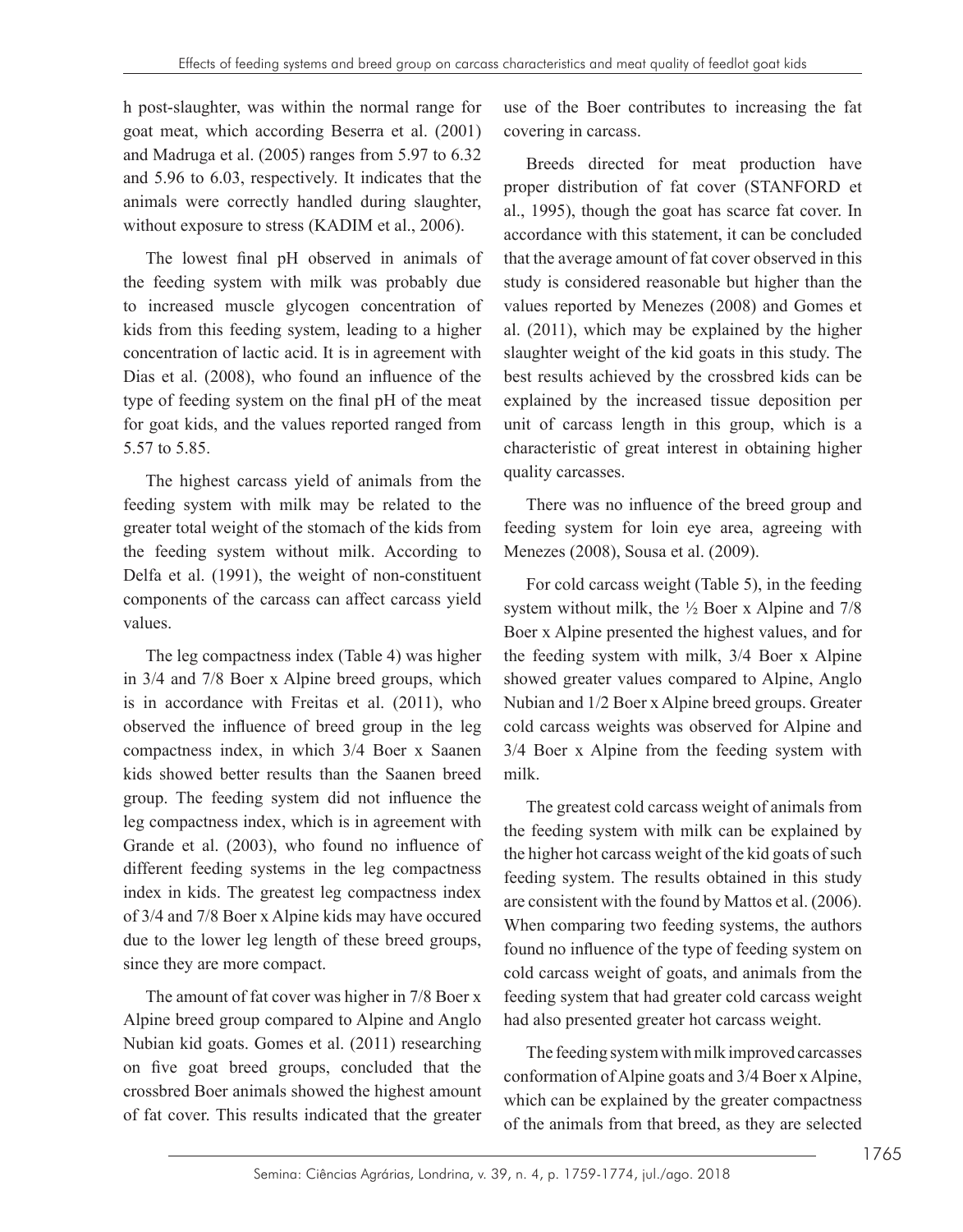for meat production. According to Osório (1992), the carcasses with better subjective conformation are the shorter and with higher leg compactness, which is consistent with the observed in this study.

The feeding system with milk improved carcass compactness index in Alpine and 3/4 Boer x Alpine goats, increasing the amount of tissue in the carcass possibly due to the higher energy content available for growing and gain.

The results of these carcass characteristics show that increasing Boer use improves the amount of fat covering and leg compactness index. The feeding system with milk improved carcass yield and final pH, highlighting the superiority of Boer breed on the characteristics: cold carcass weight, carcass conformation and carcass compactness index. This suggests that for Boer express its improver carcass capacity, it is dependent on better environmental conditions, as reported by Lôbo (2003).

For carcass morphometric measurements, the feeding system only influenced the chest depth (Table 6) and greater chest depth was observed in the feeding system with milk, agreeing with Carvalho Júnior et al. (2009). The authors, researching on kid goats, did not observe influence of feeding systems on the characteristics: external and internal carcass length, leg length and rump width.

**Table 6.** Averages for morphometric measurements evaluated according to breed group and feeding system.

|         |                     | Racial group <sup>1</sup> |                              |          | Feed system  |           |  |  |
|---------|---------------------|---------------------------|------------------------------|----------|--------------|-----------|--|--|
| Alpine  | AN                  | $1/2$ BA                  | $3/4$ BA                     | $7/8$ BA | Without milk | With milk |  |  |
|         |                     |                           | Carcass external lenght (cm) |          |              |           |  |  |
| 61,60a  | 56,60 bc            | 57,63 b                   | 54,63 c                      | 55,18 bc | 56,85        | 57,40     |  |  |
|         |                     |                           | Carcass internal lenght (cm) |          |              |           |  |  |
| 54,45 a | 51,14 bc            | 51,80 b                   | 48,56d                       | 49,79 cd | 50,98        | 51,32     |  |  |
|         |                     |                           | Leg lenght $(cm)$            |          |              |           |  |  |
| 33,10a  | 31,61 b             | 31,16 b                   | 29,00c                       | 28,05c   | 30,40        | 30,80     |  |  |
|         | Rump width (cm)     |                           |                              |          |              |           |  |  |
| 18,14 b | 18,70 ab            | 18,30 b                   | $18,73$ ab                   | 19,39 a  | 18,45        | 18,82     |  |  |
|         | Rump perimeter (cm) |                           |                              |          |              |           |  |  |
| 54,44   | 54,80               | 55,55                     | 55,23                        | 54,90    | 54,90        | 55,08     |  |  |
|         |                     |                           | Thorax depth (cm)            |          |              |           |  |  |
| 26,71a  | 25,81 a             | $25,60$ ab                | $24,63$ bc                   | 24,24 c  | 25,00 b      | 25,81 a   |  |  |

 $1 \text{AN-Anglo Nubian}, \frac{1}{2} \text{BA} - \frac{1}{2} \text{Boer} + \frac{1}{2} \text{Alpine}, \frac{3}{4} \text{BA} - \frac{3}{4} \text{Boer} + \frac{1}{2} \text{Alpine}, \frac{7}{8} \text{BA} - \frac{7}{8} \text{Boer} + \frac{1}{2} \text{Alpine}.$ \*Means followed by different letters, in the same row, differ among themselves by Tuckey Test (P<0,05).

The breed group influenced all characteristics except rump perimeter. Considering the lengths of carcasses and leg, and chest depth measurements, Alpine kids showed greater measurements, followed by Anglo Nubian. The crossbred goats had lower measurements the higher the use of Boer breed. These results are consistent with Menezes (2008) and Gomes et al. (2011), who verified influence

of breed group on internal and external carcass length and leg length, and Alpine showed longer carcasses than crossbred Boer goats. According to Dhanda et al. (1999), Alpine goats have a taller and longilineal body structure, possibly because they are dairy animals. Among other features, dairy goats have wide, long, deep and voluminous body (MEDEIROS, 2009).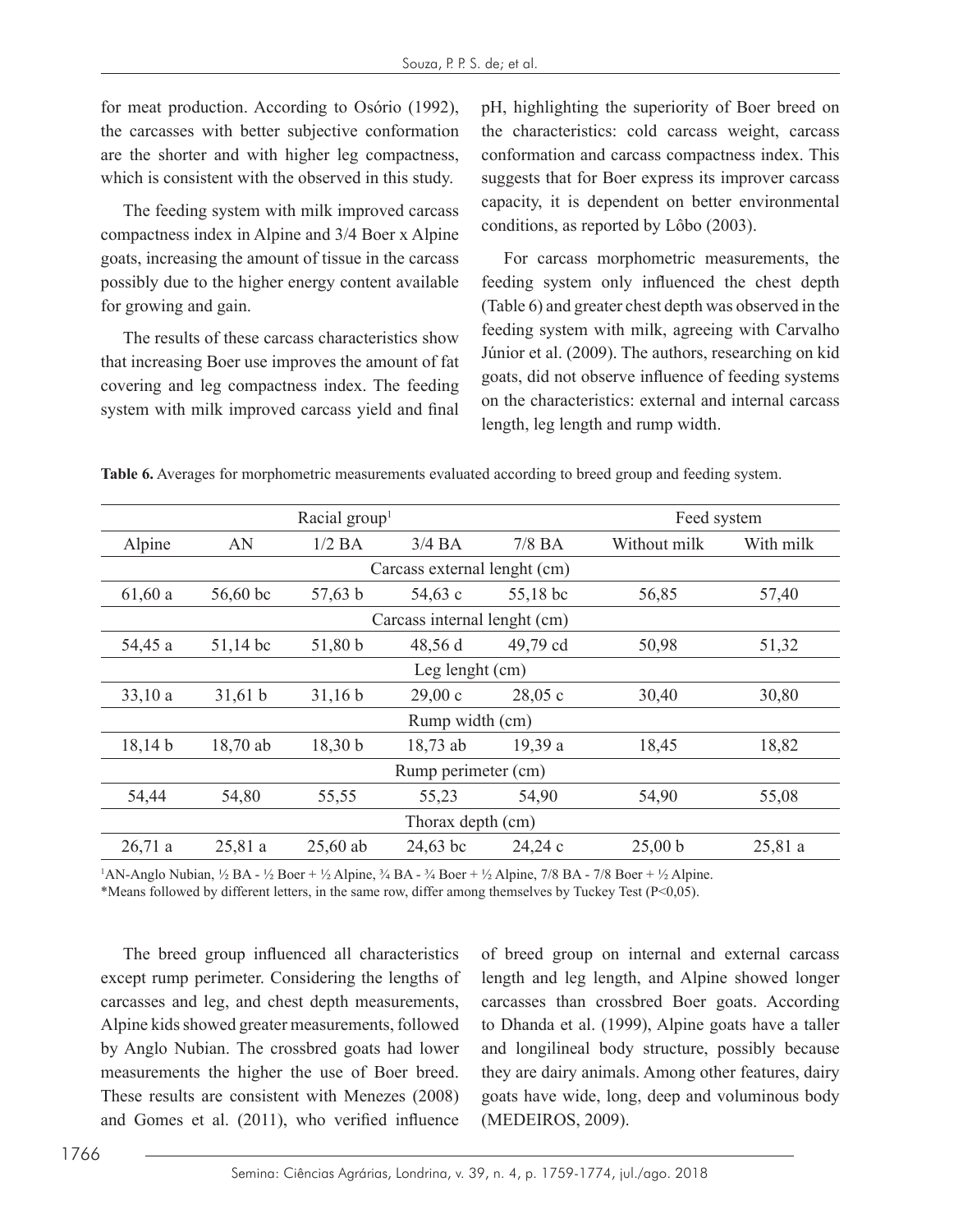For rump width, the greatest use of the Boer breed helped to raise this characteristic, which means the use of Boer leads to a carcass compaction, as already determined for the carcass and leg compactness indexes. This result contrasts the found by Menezes (2008), who verified no influence of the breed group in the rump width, when comparing several breed groups of dairy and crossbread meat goats.

Relative to meat cuts yields, interaction between the feeding system and breed group for some cuts was observed (Table 7). The prime cuts (leg and loin) represented a yield of  $460.3$  g kg<sup>-1</sup>, while the choice meat (shoulder) presented a yield of 217.3 g kg-1 and the select meat (neck and rib) of 322.2 g kg-1. Despite considered a choice meat, the shoulder has great commercial value.

|                            |        | Racial group <sup>1</sup> |                                  |          | Feed system  |           |  |
|----------------------------|--------|---------------------------|----------------------------------|----------|--------------|-----------|--|
| Alpine                     | AN     | $1/2$ BA                  | $3/4$ BA                         | $7/8$ BA | Witkout milk | With milk |  |
|                            |        |                           | Rib yield $(g \text{ kg}^{-1})$  |          |              |           |  |
| 245,5                      | 238,7  | 245,8                     | 242,4                            | 240,7    | 236,0 b      | 249.3a    |  |
|                            |        |                           | Loin yield $(g \text{ kg}^{-1})$ |          |              |           |  |
| 157,3                      | 163,3  | 160,5                     | 161,2                            | 163,0    | 160,4        | 161,6     |  |
| Leg yield $(g \, kg^{-1})$ |        |                           |                                  |          |              |           |  |
| 303,5 ab                   | 305,5a | $302,1$ ab                | 295,4 ab                         | 290,4 b  | 301,8        | 296,9     |  |
|                            |        |                           |                                  |          |              |           |  |

**Table 7.** Average yields of the rib, loin and leg of feedlot goat kids according to breed group and feeding system.

 $1 \text{AN-Anglo Nubian}, \frac{1}{2} \text{BA} - \frac{1}{2} \text{Boer} + \frac{1}{2} \text{Alpine}, \frac{3}{4} \text{BA} - \frac{3}{4} \text{Boer} + \frac{1}{2} \text{Alpine}, \frac{7}{8} \text{BA} - \frac{7}{8} \text{Boer} + \frac{1}{2} \text{Alpine}.$ \*Means followed by different letters, in the same row, differ among themselves by Tuckey Test (P<0,05).

The sum of the yields of meat cuts considered prime and choice grades was equivalent to almost  $700.0$  g kg<sup>-1</sup>, which is considered good and it is related to the greater amount of muscle tissue of these cuts. These yields were higher than the found by Menezes (2008), taking into account greatest yields of prime cuts and lower yields from select cuts, which is desirable.

The feeding system with milk increased rib yield and reduced shoulder yield in Alpine and 3/4 Boer x Alpine goats (Table 8).

The highest rib yield (Table 7) of animals from the feeding system with milk may have occurred because in this region the fat accumulates in greater speed (MATTOS et al., 2006).

**Table 8.** Average yields of neck and shoulder of feedlot goat kids according to breed group and feeding system.

| Feed system                          |             |                            | Racial group <sup>1</sup> |            |            |  |  |
|--------------------------------------|-------------|----------------------------|---------------------------|------------|------------|--|--|
|                                      | Alpine      | AN                         | $1/2$ BA                  | $3/4$ BA   | $7/8$ BA   |  |  |
|                                      |             | Neck yield $(g \ kg^{-1})$ |                           |            |            |  |  |
| Sem leite                            | 76,4 aA     | 80,1 aA                    | 77,8 aA                   | 86,7 aA    | 80,6 aA    |  |  |
| Com leite                            | 85,6 aA     | 86,1 aA                    | $68,0 \text{ bA}$         | 76,8 abA   | 74,3 abA   |  |  |
| Shoulder yield $(g \text{ kg}^{-1})$ |             |                            |                           |            |            |  |  |
| Sem leite                            | $220,5$ abA | $210,6 \text{ bA}$         | $218,3$ abA               | 230.0 aA   | $226,7$ aA |  |  |
| Com leite                            | $206,1$ bB  | 208,6 bA                   | 215,7 abA                 | $207,7$ bB | 228,5 aA   |  |  |

<sup>1</sup>AN-Anglo Nubian, ½ BA - ½ Boer + ½ Alpine, ¾ BA - ¾ Boer + ½ Alpine, 7/8 BA - 7/8 Boer + ½ Alpine.

\*Means followed by different letters, in the same row or column, differ among themselves by Tuckey Test (P<0,05).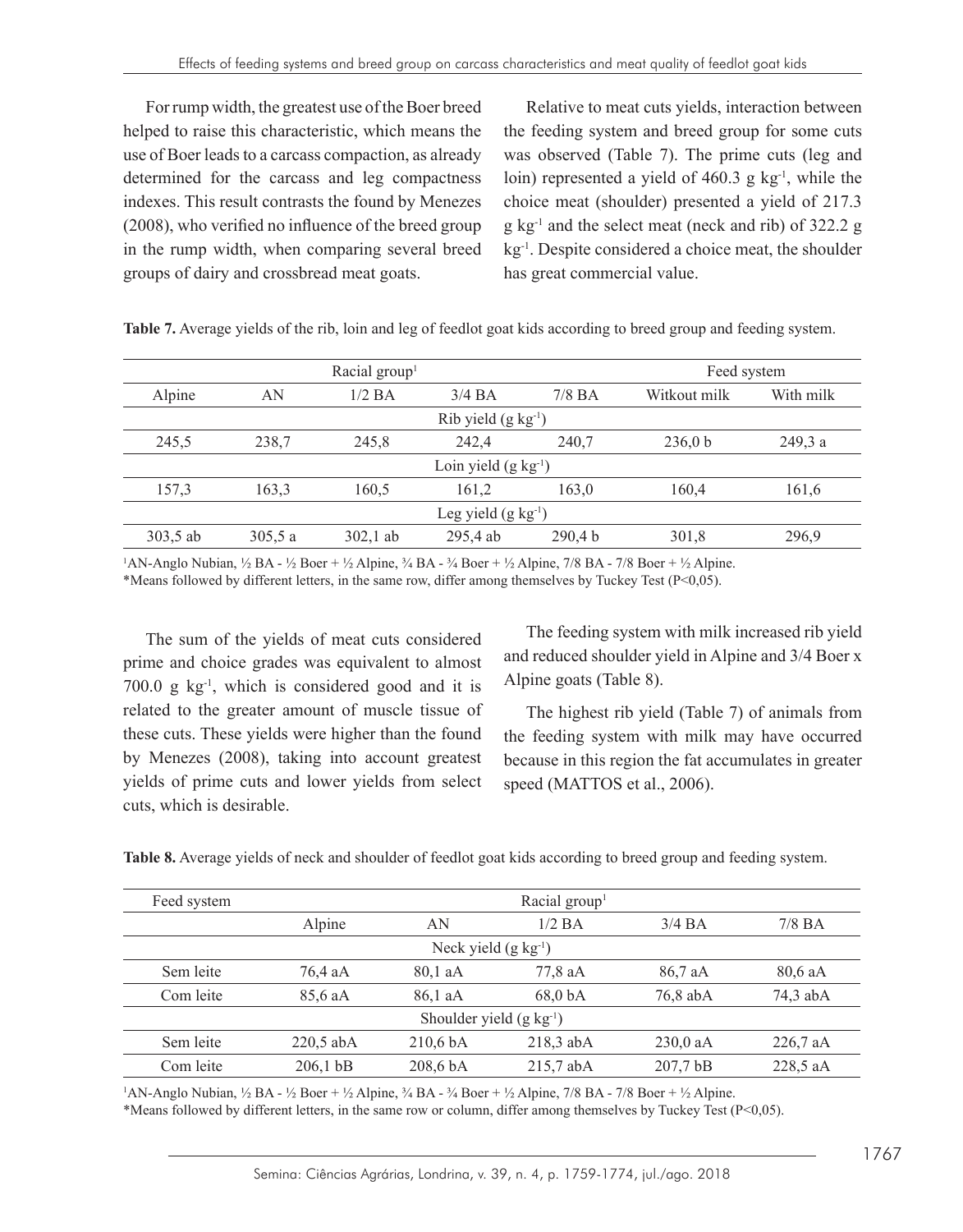Relative to rib yield, the result of this study is in agreement with the findings of Rodrigues (2009), who reported values of 257.6 and 267.0 g  $kg^{-1}$  for the respective feeding systems. The average rib yield in this study was higher than the observed by Freitas et al. (2011), which found values between 160.2 and 190.7 g kg-1.

There was no influence of feeding system and breed group on loin yield, agreeing with Ferreira (2010), which also found no influence of different breed groups of goats (Anglo Nubian, 1/2 Anglo Nubian x Boer, Alpine and crossbred Alpine x meat goat) on this characteristic. The result for loin yield may be explained by the law of anatomical harmony enunciated by Boccard and Dumont (1960), according to which, in carcasses of similar weights, almost all body regions are in similar proportions, regardless the conformation of the considered genotypes.

The 7/8 Boer x Alpine kid goats had lower leg yield than Anglo Nubians, and these do not differ from the others. The neck yield of kids from the feeding system with milk was higher in Alpine and Anglo Nubian goats than in 1/2 Boer x Alpine, and these did not differ from the other groups. The shoulder yield in animals from the feeding system without milk was higher in 3/4 and 7/8 Boer x Alpine goats in relation to Anglo Nubians, and in the feeding system with milk the 7/8 breed group was superior than the Alpine, Anglo Nubians and  $\frac{3}{4}$ Boer x Alpine.

These results indicate that the increased use of Boer leads to a decrease in leg yield by reducing its length, and its greater compactness is not enough to reverse this trend in this estimated weight. The same can be said about the neck yield. For shoulder yield, the results suggest that the use of Boer contributes to its increase. The results of this study regarding

shoulder yield are similar to those obtained by Rodrigues (2009), which found an influence of two feeding systems and five different breed groups on shoulder yield of different goat breed groups (dairy and crossbred milk + meat goats).

Leg yield in this study was similar to the found by Menezes (2008). However, differs from the results of Lisboa et al. (2010), Ferreira (2010) and Freitas et al. (2011), which found no influence of different breed groups on leg yield in goats. This characteristic is economically important since it has high commercial value, considering it is a prime cut.

The average shoulder yield found in this study was higher than that observed by Lisboa et al. (2010), who reported 213.2. Nevertheless, it was lower than the values recorded by Carvalho Júnior et al. (2009), who found  $217.9 \text{ g kg}^{-1}$ .

The average yield for neck found in this study was higher than verified by Freitas et al. (2011), who observed 64.6 g  $kg^{-1}$ , although lower than the found by Carvalho Júnior et al. (2009) and Ferreira (2010), who reported 105.1 and 90.3 g  $kg^{-1}$ , respectively.

Muscular tissue showed the higher proportion, with an average participation of 631.10 g/kg relative to the total of the loin cut, followed by total fat with an average of  $180.00$  g kg<sup>-1</sup>, and bone, averaging 141.80 g kg<sup>-1</sup> (Table 9). Although Silva (2005) found better values than the obtained in this study (715.50, 162.00 and 122.60 g  $kg<sup>-1</sup>$  for muscle, fat and bone, respectively), the result of this study is considered very satisfactory and beyond the recorded by Oman et al. (1999), Menezes (2008) and Ferreira (2010).

The feeding system influenced total loin weight, muscle yield and intermuscular fat. Interacting with the breed group, it influenced the yield of subcutaneous fat and total fat, and the breed group influenced muscle and intermuscular fat yields.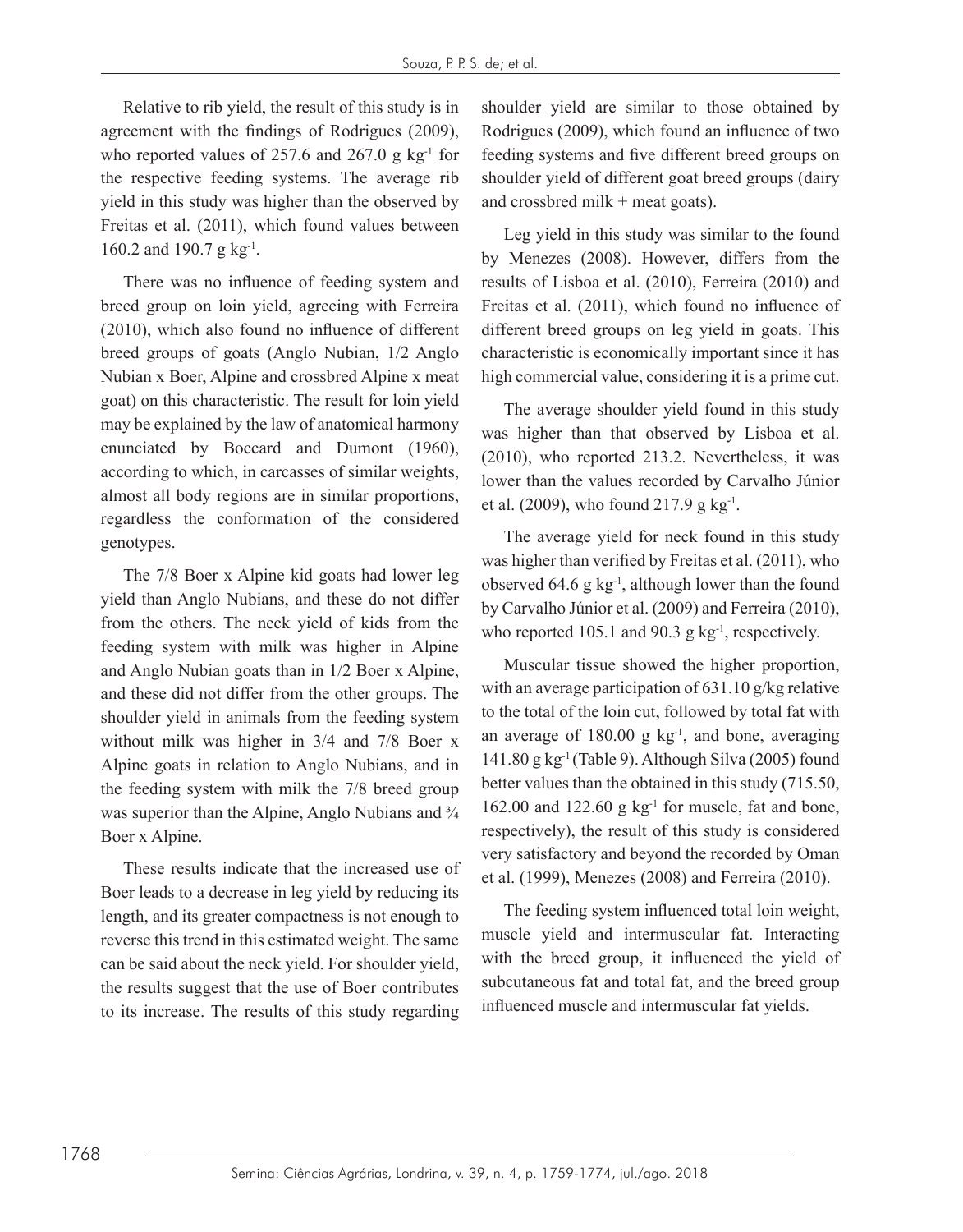|          |                                               | Racial Group <sup>1</sup> |                                    |          | Feed system  |           |  |  |
|----------|-----------------------------------------------|---------------------------|------------------------------------|----------|--------------|-----------|--|--|
| Alpine   | AN                                            | $1/2$ BA                  | $3/4$ BA                           | $7/8$ BA | Without milk | With milk |  |  |
|          |                                               |                           | Loin weight $(g)$                  |          |              |           |  |  |
| 1106,70  | 1173,60                                       | 1187,30                   | 1166,08                            | 1186,06  | 1141,13 b    | 1186,81 a |  |  |
|          |                                               |                           | Muscle yield $(g \text{ kg}^{-1})$ |          |              |           |  |  |
| 601,80 b | 638,50a                                       | 641.80 a                  | 627,10 ab                          | 646.40 a | 639,40 a     | 622,90 b  |  |  |
|          |                                               |                           | Bone yield $(g \text{ kg}^{-1})$   |          |              |           |  |  |
| 160,60   | 141.80                                        | 137,10                    | 132,50                             | 137.10   | 147,40       | 136,20    |  |  |
|          | Other tissues yield $(g \text{ kg}^{-1})$     |                           |                                    |          |              |           |  |  |
| 46,50    | 48,00                                         | 46,00                     | 47.30                              | 48,00    | 48,40        | 45,90     |  |  |
|          | Intermuscular fat yield $(g \text{ kg}^{-1})$ |                           |                                    |          |              |           |  |  |
| 109,30a  | 95,70 ab                                      | 93,90 ab                  | 106,00a                            | 79,60 b  | 91,10 b      | 102,60a   |  |  |

**Table 9**. Averages for total loin weight, muscle, bone, other tissues and intermuscular loin fat yields of feedlot goat kids according to breed group and feeding system.

 $1 \text{AN-Anglo Nubian}, \frac{1}{2} \text{BA} - \frac{1}{2} \text{Boer} + \frac{1}{2} \text{Alpine}, \frac{3}{4} \text{BA} - \frac{3}{4} \text{Boer} + \frac{1}{2} \text{Alpine}, \frac{7}{8} \text{BA} - \frac{7}{8} \text{Boer} + \frac{1}{2} \text{Alpine}.$ 

\*Means followed by different letters, in the same row, differ among themselves by Tuckey Test (P<0,05).

The feeding system with milk increased the overall loin weight and the yield of intermuscular fat, but decreased muscle yield, besides increased yields of subcutaneous fat and total fat in Alpine, 3/4 and 7/8 Boer x Alpine breed groups.

Since the adipose tissue is considered a delayed deposition tissue (OWENS et al., 1993), the feeding system with milk anticipated this tissue deposition in the carcass probably due to the higher energy and fat content of such feeding system, which can be considered beneficial for improving goat carcasses.

The muscle yield was lower in animals of the Alpine breed compared to Anglo Nubians, 1/2 and 7/8 Boer x Alpine. On the other hand, Alpine and 3/4 Boer x Alpine breed groups presented higher intermuscular fat yield in relation to 7/8 Boer x

Alpine. The better results shown by Anglo Nubians and crossbred Boer goats for muscle yield are in accordance with Stanford et al. (1995), which stated that breeds selected for meat production have better carcass conformation due to the development of muscle mass. Anglo Nubians kids of the feeding system with milk had lower subcutaneous fat yield compared to 7/8 Boer x Alpine; and Anglo Nubians and 1/2 Boer x Alpine from the feeding system with milk had lower total fat yields relative to 3/4 Boer x Alpine of that same feeding system.

The highest values observed for the yields of intermuscular fat, subcutaneous fat and total fat in kid goats of the feeding system with milk (Table 10) are explained by the higher deposition capacity of fat that this feeding system provided, in terms of its higher energy and fat content.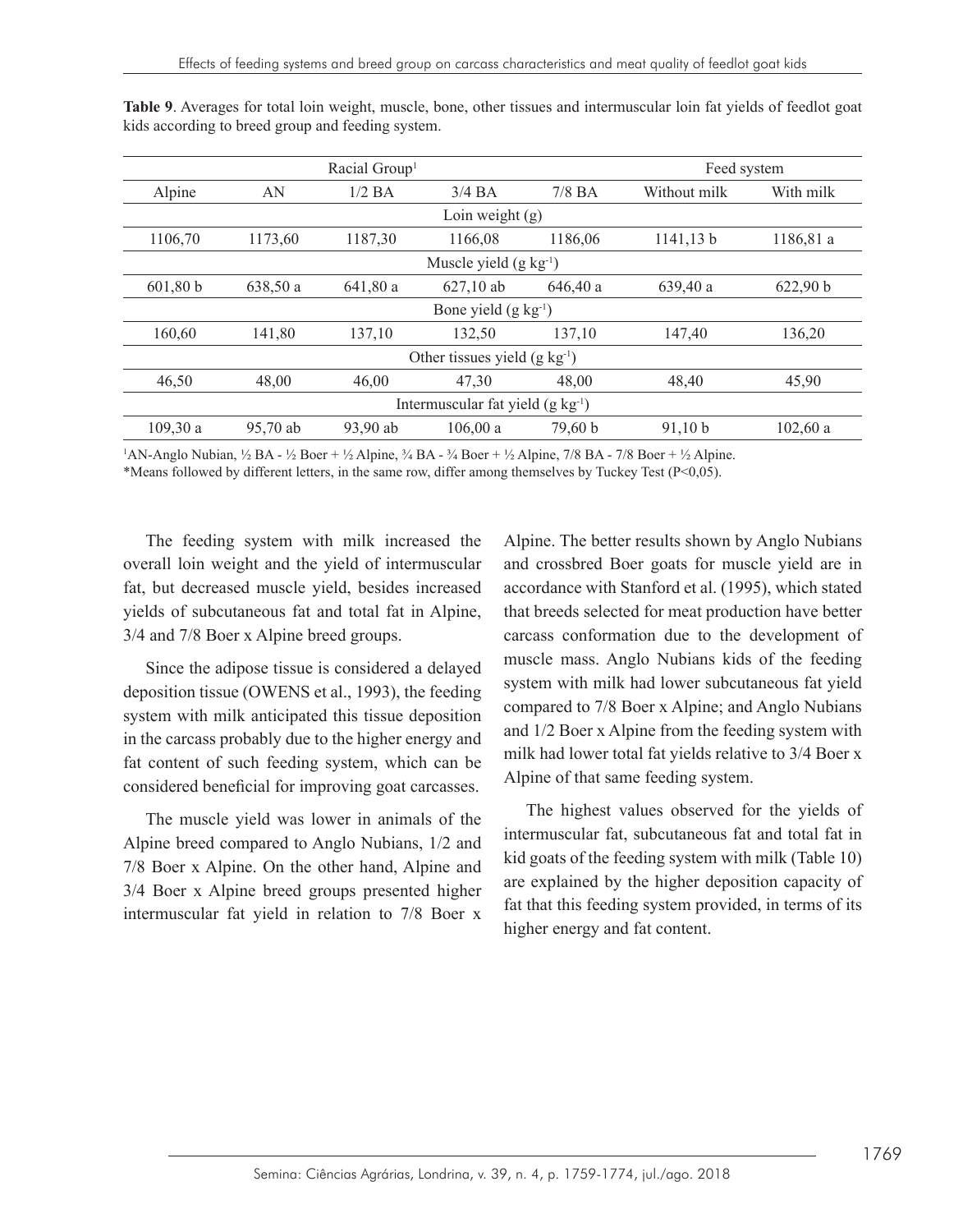| Feed System  | Racial group <sup>1</sup>             |                    |                                              |             |            |  |
|--------------|---------------------------------------|--------------------|----------------------------------------------|-------------|------------|--|
|              | Alpine                                | AN                 | $1/2$ BA                                     | $3/4$ BA    | $7/8$ BA   |  |
|              |                                       |                    | Subcutaneous fat yield $(g \text{ kg}^{-1})$ |             |            |  |
| Without milk | $67.5$ aB                             | 75,8 aA            | 80,9 aA                                      | 73,9 aB     | $70,7$ aB  |  |
| With milk    | 94,3 abA                              | 76.2 <sub>bA</sub> | $83.0$ abA                                   | $100.9$ abA | 107,6 aA   |  |
|              | Total fat yield $(g \text{ kg}^{-1})$ |                    |                                              |             |            |  |
| Without milk | $165, 5$ aB                           | $162,0$ aA         | 182,2 aA                                     | 162,8 aB    | $152,1$ aB |  |
| With milk    | 208,5 abA                             | 179.4 bA           | $176,4 \text{ bA}$                           | $224,6$ aA  | 189,6 abA  |  |

**Table 10.** Average yields of subcutaneous fat and total loin of feedlot goat kids according to breed group and feeding system.

 $1 \text{AN-Anglo Nubian}, \frac{1}{2} \text{BA} - \frac{1}{2} \text{Boer} + \frac{1}{2} \text{Alpine}, \frac{3}{4} \text{BA} - \frac{3}{4} \text{Boer} + \frac{1}{2} \text{Alpine}, \frac{7}{8} \text{BA} - \frac{7}{8} \text{Boer} + \frac{1}{2} \text{Alpine}.$ 

\*Means followed by different letters, in the same row or column, differ among themselves by Tuckey Test (P<0,05).

The average values of intermuscular fat, subcutaneous fat and total fat yields observed in this study were lower than the obtained by Peña et al. (2007); Menezes (2008) and Grande et al. (2003), who found 106.1; 105.8 and 210.4 g  $kg^{-1}$ , respectively.

The result for total loin weight observed in this study was similar to the verified by Dias et al. (2008), who reported the influence of feeding systems on this characteristic. The carcass composition, considering animals of similar weights and ages, can be affected by the feeding system, once the nutrient levels produces variations on animal ponderal growth and, therefore, in the ratio and growth of the cuts (EMERSON, 2012).

The greatest muscle yields of animals on the feeding system without milk can be explained by the lower fat content of these kid goats. It is in agreement with Freitas et al. (2011), who found influence of feeding systems on the muscle yield of ¾ Boer x Saanen and Saanen goats, slaughtered with an average weight of 30 kg, obtaining values of 708.9; 735.8 and 695.2 g kg-1 for the three feeding systems used.

The results presented in this study for muscle yield according to the breed group were similar to those verified by Santos et al. (2007) and Ferreira (2010) researching on Serrana, Bravia and Serrana

x Bravia and Anglo-Nubian, Boer x Anglo-Nubian and ¾ Boer x mixed breed goats, slaughtered between 8 and 11 kg and 20 and 25 kg of body weight, respectively.

The lowest muscle yield of Alpine observed in this study was explained by this breed is specialized for milk production, and therefore they have more longilineal body (MEDEIROS, 2009).

Bone and other tissues yields were not affected by the feeding system, breed group and by the interaction of these two sources of variation, agreeing with Grande et al. (2003), Santos et al. (2007) and Menezes (2008), respectively. On the other hand, differ from the results obtained by Emerson (2012), which found an influence of breed group and feeding system on bone yield for goats. In that study, Alpine breed group showed higher bone yield than 1/2 Boer x Alpine, and animals from grazing feeding system had lower bone yields than the feedlot animals. One possible explanation is that Alpine breed goats are dairy animals and consequently present inferior carcass characteristics to those specialized breeds for meat production (RODRIGUES, 2009), and regarding animals finished on pasture, they exhibited lower body development (EMERSON, 2012).

The average yields of bone and other tissues found in this study were lower than the reported by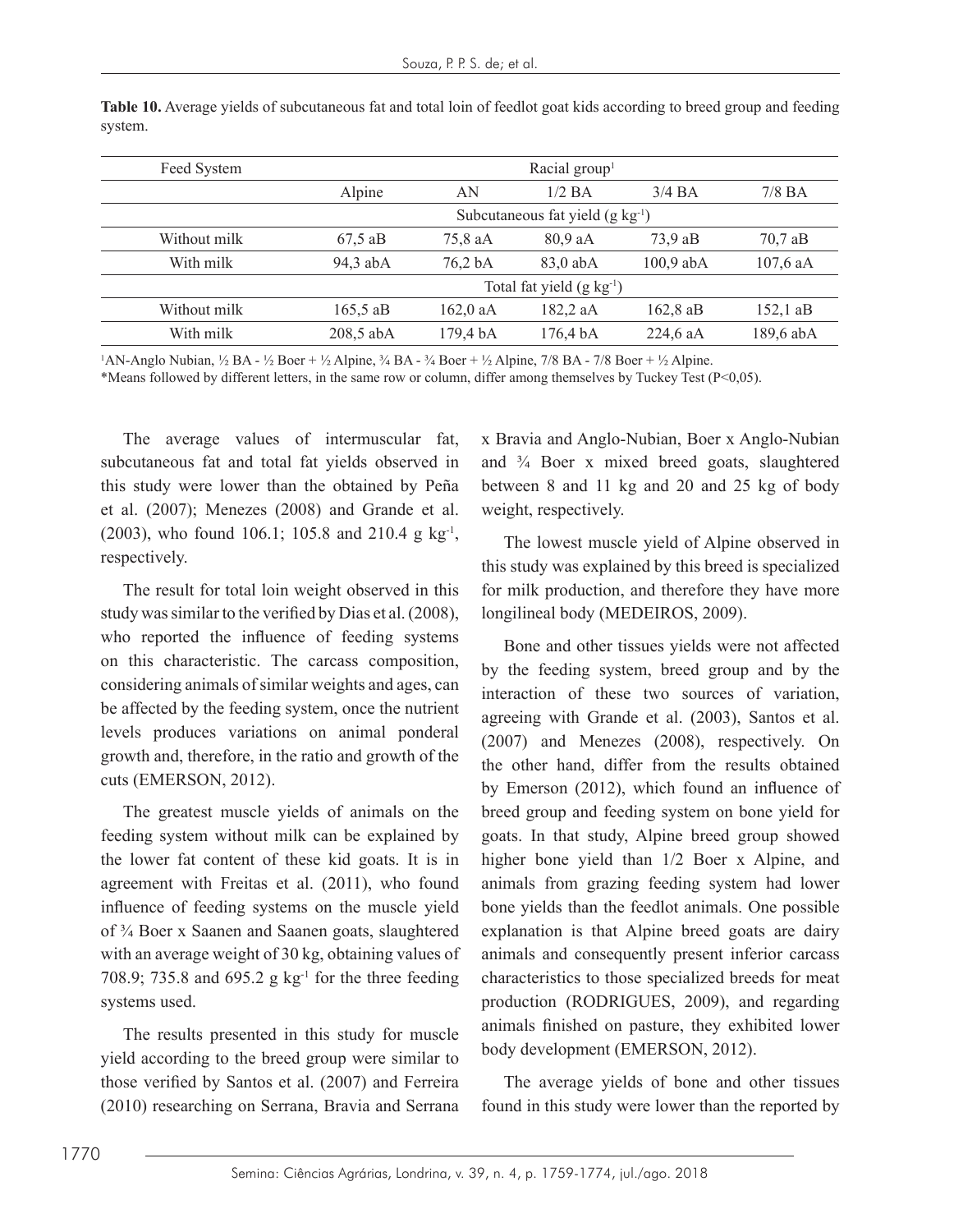Grande et al. (2003), Santos et al. (2007), Menezes (2008) and Ferreira (2010), who observed 161.1; 170.0; 209.5; 151.7 and 227.4 g  $kg^{-1}$ . In addition, Rodrigues (2009) observed 88.0 g  $kg^{-1}$ , this data, allow to conclude that the observed in this study is in agreement with the standards found for animals of this age. And, this result is desirable since the smaller the value of these characteristics the greater the yield of primal tissues.

Regarding the tenderness of the meat, there were no influences of the breed group and feeding system (Table 11), as well as interaction between breed group and feeding system. These results agree with Menezes (2008) and Rodrigues (2009), researching on goats of different breed groups (dairy and meat crossbred goats) and Johnson et al. (2010) with crossbred Boer goats fed two diets, with forage and forage with grains, and slaughtered with an average live weight of 36.4 kg.

**Table 11.** Averages of the tenderness of the meat of feedlot goat kids according to breed group and feeding system.

| Racial group <sup>1</sup> |          |          |          | Feed system     |           |
|---------------------------|----------|----------|----------|-----------------|-----------|
| ΑN                        | $1/2$ BA | $3/4$ BA | $7/8$ BA | Without milk    | With milk |
|                           |          |          |          |                 |           |
| 9.07                      | 7.62     | 7.80     |          | '.70            | 8,37      |
|                           |          |          |          | Tenderness (kg) |           |

 $1 \text{AN-Anglo Nubian}, \frac{1}{2} \text{BA} - \frac{1}{2} \text{Boer} + \frac{1}{2} \text{Alpine}, \frac{3}{4} \text{BA} - \frac{3}{4} \text{Boer} + \frac{1}{2} \text{Alpine}, \frac{7}{8} \text{BA} - \frac{7}{8} \text{Boer} + \frac{1}{2} \text{Alpine}.$ 

On the other hand, Dhanda et al. (2003) and Peña et al. (2007) found influence of breed group on tenderness of the loin meat in Feral, Boer x Angora, Boer x Feral, Boer x Saanen, Saanen x Angora, Saanen x Feral, Criollo Cordobes and Anglo Nubian goats, slaughtered with average live weight of 25 to 27 kg and 10 to 12 kg, respectively. Bañón et al. (2006) and Lisboa (2008) found influence of the feeding system in the tenderness of the loin meat in goats slaughtered with an average weight of 7.6 kg and 18.81 to 20.49 kg, and the feeding system using a substitute for goat's milk showed a more tender meat than those that used only goat's milk, and the feeding system that contained higher energy level presented more tender meat, respectively.

The averages for tenderness ranged from 7.62 to 9.07 kg, which are classified as acceptable (SOUZA et al., 2004; MADRUGA, 2004). In the literature a variety of results can be found and it is assigned, for example, to differences in nutrition, age, time and cooking temperature (RODRIGUES, 2009).

In this study, the tenderness of the meat was not influenced by any of the variables, since all animals have been slaughtered at an early age and also because it is directly related to other factors such as pH, fat content in the carcass (KOOHMARAIE et al., 1990), temperature control in the first 24 hours post-slaughter and management practices used before slaughter (BRESSAN et al., 2001), which were the same for all.

## **Conclusions**

The feeding system changes goat carcass characteristics, and the kid goats fed milk until slaughter have better carcass yield and meat quality, as it anticipates the deposition of total fat, which can benefit the carcass quality, given the scarcity of fat in the carcass of goats.

The breed group also influences carcass characteristics. It is recommended the use of the Boer breed up to 3/4, since more than that it reduces leg yield and does not improve the compactness index and carcass conformation.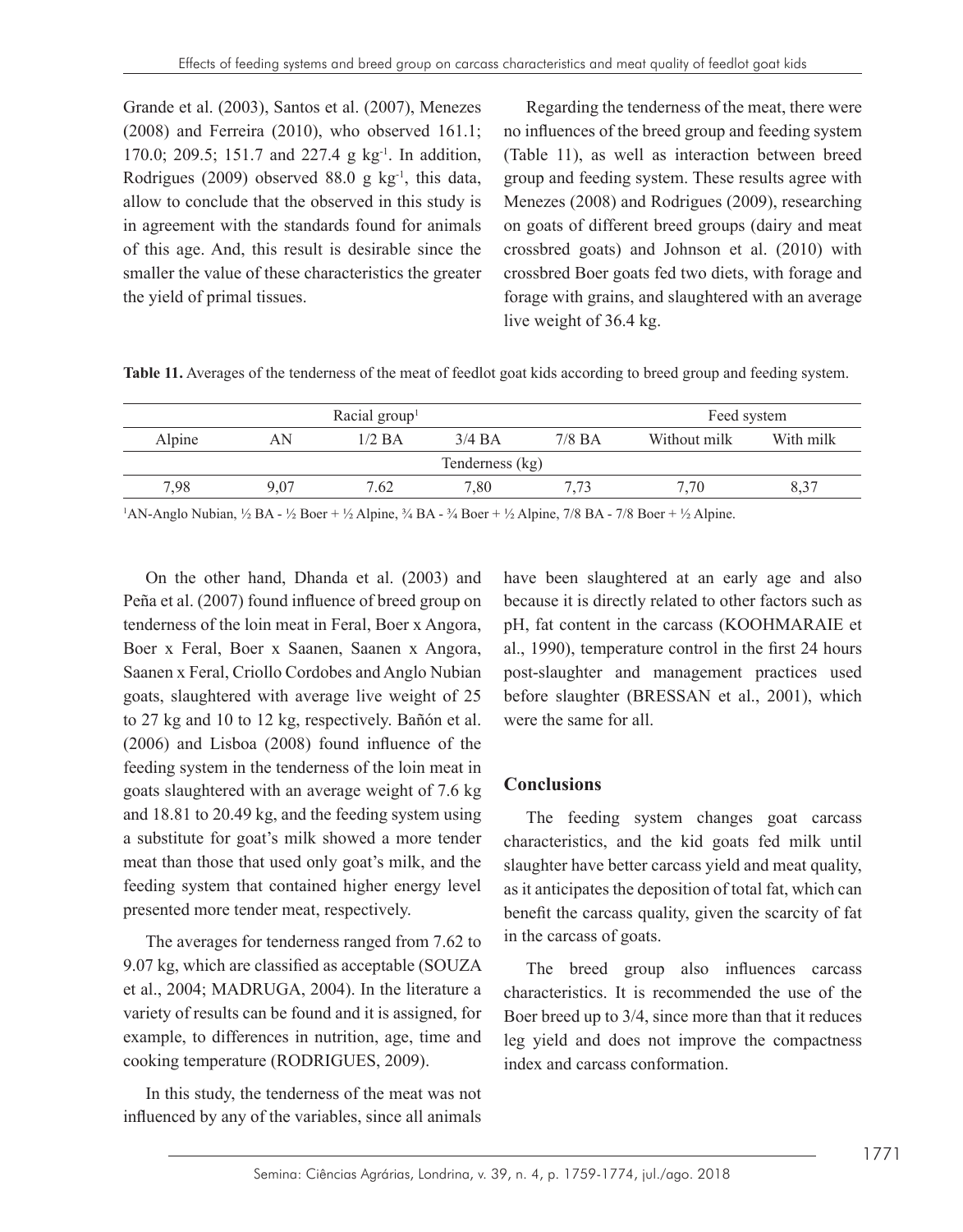## **References**

BAÑÓN, S.; VILA, R.; PRICE, A.; FERRANDINI, E.; GARRIDO, M. D. Effects of goat milk or milk replacer diet on meat quality and fat composition of suckling goat kids. *Meat Science,* Savoy, v. 72, n. 2, p. 216-221, 2006.

BESERRA, F. J.; MOURA, R. P.; SILVA, E. M. C.; MADRUGA, M. S. Características químicas e físicoquímicas da carne de caprinos SRD com diferentes pesos de abate. *Revista Tecnologia de Carnes*, Campinas, v. 3, n. 2, p. 1-6, 2001.

BOCCARD, R.; DUMONT, B. L. Étude de la production de la viande chez les ovins. II. Variation de l'importance relative des différents régions corporelles de l'agneau de boucherie. *Annales de Zootechnie*, v. 9, n. 4, p. 355-365, 1960.

BRESSAN, M. C.; PRADO, O. V.; PÉREZ, J. R. O.; LEMOS, A. L. S. C.; BONAGURIO, S. Efeito do peso ao abate de cordeiros Santa Inês e Bergamácia sobre as características físico-químicas da carne. *Ciência e Tecnologia de Alimentos,* Campinas, v. 21, n. 3, p. 293- 303, 2001.

CARVALHO JÚNIOR, A. M. de; PEREIRA FILHO, J. M.; SILVA, R. M.; CESAR, M. F.; SILVA, A. M. A.; SILVA, A. L. N. Efeito da suplementação nas características de carcaça e dos componentes não-carcaça de caprinos  $F_1$  Boer x SRD terminados em pastagem nativa. *Revista Brasileira de Zootecnia*, Viçosa, MG, v. 38, n. 7, p. 1301-1308, 2009.

COLOMER-ROCHER, F. *Estudio de los parametros que definem los caracteres cuantitativos y cualitativos de las canales*. In: CURSO INTERNACIONAL SOBRE PRODUCCIÓN DE CARNE Y LECHE CON BASES EN PASTOS Y FORRAGES, 1988, La Coruña. *Anales...* La Coruña: Espanha, 1988. 108 p.

DELFA, R.; GONZALEZ, C.; TEIXEIRA, A. El quinto cuarto. *Revista Ovis*, Zaragoza, v. 17, p. 48-68, 1991.

DELFA, R.; TEIXEIRA, A.; GONZALEZ, Y. C. Composición de la canal: medida de la composición. *Revista Ovis,* Zaragoza, v. 2, n. 23, p. 9-22, 1992.

DHANDA, J. S.; TAYLOR, D. G.; MCCOSKER, J. E.; MURRAY, P. J. The influence of goat genotype on the production of Capreto and Chevon carcasses. 1. Growth and carcass characteristics. *Meat Science,* Savoy, v. 52, n. 1-2, p. 355-361, 1999.

DHANDA, J. S.; TAYLOR, D. G.; MURRAY, P. J. Growth, carcass and meat quality parameters of male goats: effects of genotype and liveweight at slaughter. Part 1. *Small Ruminant Research,* Amsterdam, v. 50, n. 1-2, p. 57-66, 2003.

DIAS, A. M. A.; MACIEL, M. I. S.; BATISTA, A. M. V.; CARVALHO, F. F. R.; GUIM, A.; SILVA, G. Inclusão do farelo grosso de trigo na dieta e seu efeito sobre as propriedades físicas e sensoriais da carne caprina. *Ciência e Tecnologia de Alimentos,* Campinas, v. 28, n. 3, p. 527-533, 2008.

EMERSON, M. S. *Predição da composição tecidual da carcaça de cabritos de diferentes grupos raciais a partir de cortes cárneos.* 2012. Dissertação (Mestrado em Zootecnia) - Faculdade de Medicina Veterinária e Zootecnia. Universidade Estadual Paulista, Botucatu.

FERREIRA, L. *Desempenho produtivo e características de carcaça de caprinos com diferentes composições raciais*. 2010. Dissertação (Mestrado em Ciências) - Universidade Federal Rural do Rio de Janeiro, Seropédica.

FREITAS, H. S.; ALCADE, C. R.; LIMA, L. S. de.; MACEDO, F. A. F.; MACEDO, V. P.; MOLINA, B. S. L. Quantitative characteristics of carcass and meat quality of 3/4 Boer + 1/4 Saanen and Saanen goat kids fed diets with dry yeast. *Revista Brasileira de Zootecnia*, Viçosa, MG, v. 40, n. 3, p. 630-638, 2011.

FRONING, G. W.; BABJI, A. S.; MATHER, F. B. The effect of preslaughter temperatures, stress, struggle and anesthetiztion on color and textural characteristics of turkey muscle. *Poultry Science*, Savoy, v. 57, n. 3, p. 630- 633, 1978.

GOMES, H. F. B.; MENEZES, J. J. L. de; GONÇALVES, H. C.; CANIZARES, G. I. L.; MEDEIROS, B. B. L.; POLIZEL NETO, A.; LOURENÇON, R. V.; CHAVARI, A. C. T. Características de carcaça de caprinos de cinco grupos raciais criados em confinamento. *Revista Brasileira de Zootecnia*, Viçosa, MG, v. 40, n. 2, p. 411- 417, 2011.

GRANDE, P. A.; ALCADE, C. R.; MACEDO, F. A. F. de.; YAMAMOTO, S. M.; MARTINS L. N. Desempenho e características de carcaça de cabritos da raça Saanen recebendo rações com farelo de glúten do milho e/ ou farelo de soja. *Acta Scientiarum. Animal Science,* Maringá, v. 25, n. 2, p. 315-321, 2003.

HONIKEL, K. O. Reference methods for the assessment of physical characteristics of meat. *Meat Science,* Savoy, v. 49, n. 4, p. 447-457, 1998.

JOHNSON, C. R.; DOYLE, S. P.; LONG, R. S. Effect of feeding system on meat goat growth performance and carcass traits. *Sheep & Goat Research Journal,* Lincoln, v. 25, n. 4, p. 78-82, 2010.

KADIM, I. T.; MAHGOUB, O.; AL-KINDI, A.; AL-MARZOOGI, W.; AL-SAQRI, N. M. Effects of transportation at high ambient temperatures on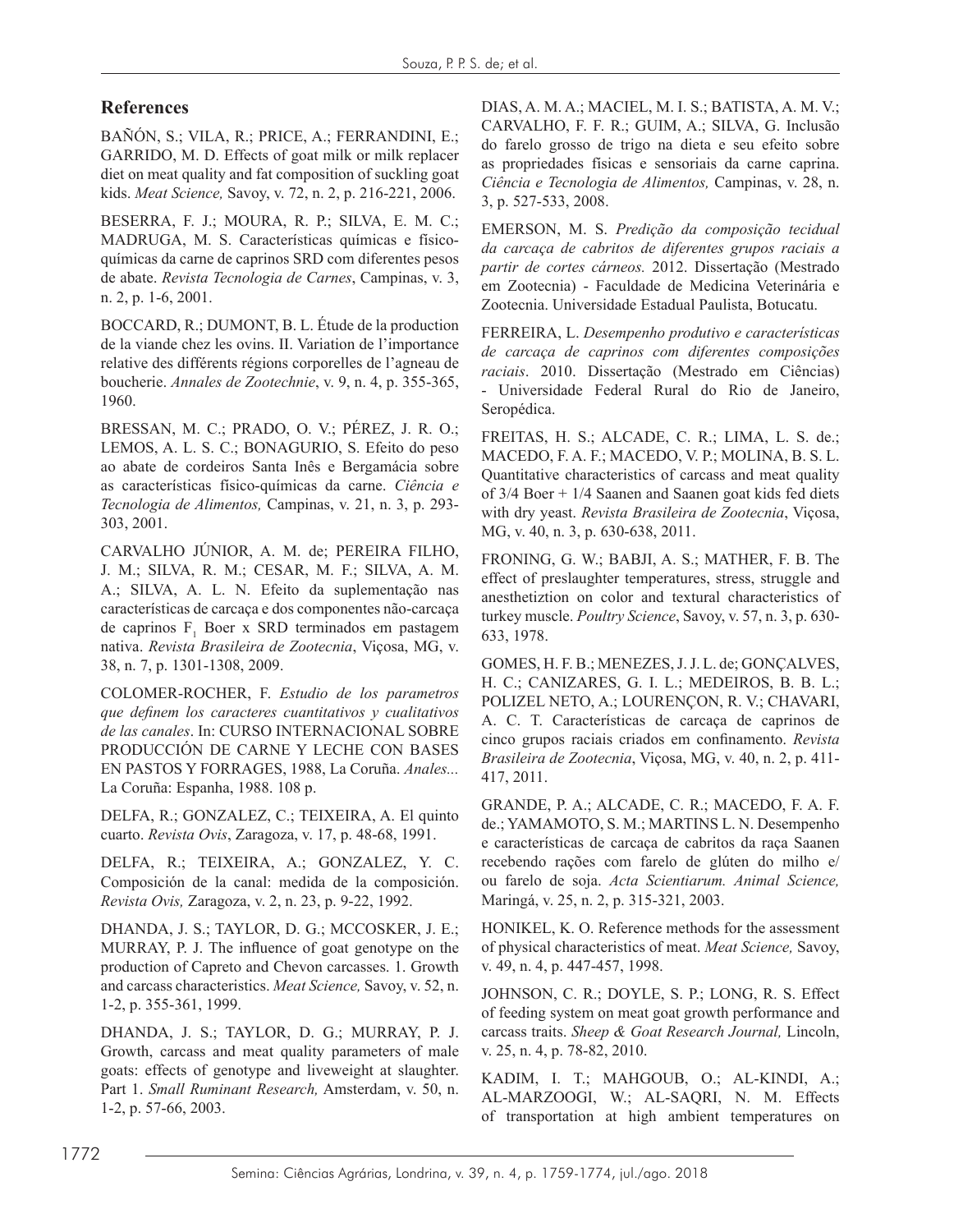physiological responses, carcass and meat quality characteristics of three breeds of Omani goats. *Meat Science*, Savoy, v. 73, n. 4, p. 626-634, 2006.

KOOHMARAIE, M.; WHIPPLE, G.; CROUSE, J. D. Acceleration of postmortem tenderization in lambs and Brahman-cross beef carcasses through infusion of calcium chloride. *Journal of Animal Science,* Champaign, v. 68, n. 5, p. 1278-1283, 1990.

LINARES, M. B.; BÓRNEZ, R.; VERGARA, H. Effect of different stunning systems on meat quality of light lamb. *Meat Science,* Savoy, v. 76, n. 4, p. 675-681, 2007.

LISBOA, A. C. C. *Características da carcaça de caprinos das raças Canindé e Moxotó criados em confinamento e alimentados com dietas contendo dois níveis de energia.* 2008. Dissertação (Mestrado em Zootecnia) - Universidade Federal da Paraíba, Areia.

LISBOA, A. C. C.; FURTADO, D. A.; MEDEIROS, A. N. de.; COSTA, R. G.; QUEIROGA, R. C. E.; BARRETO, L. M. G. Quantitative characteristics of the carcasses of Moxotó and Canindé goats fed diets with two different energy levels. *Revista Brasileira de Zootecnia,* Viçosa, MG, v. 39, n. 7, p. 1565-1570, 2010.

LÔBO, R. N. B. Cruzamento industrial: quando e como fazer? In: SEMINÁRIO NORDESTINO DE PECUÁRIA, PECNORDESTE, CAPRINO-OVINOCULTURA, 7., 2003, Fortaleza. *Anais...* Fortaleza: FAEC, 2003, p. 81- 95.

MADRUGA, M. S. Processamento e características físicas e organolépticas das carnes caprina e ovina. In: SEMANA DE CAPRINOCULTURA E OVINOCULTURA BRASILEIRA, 2004, João Pessoa. *Anais...* João Pessoa: UFPB, 2004. CD-ROM.

MADRUGA, M. S.; NARAIN, N.; DUARTE, T. F.; SOUZA, W. H.; GALVÃO, M. S.; CUNHA, M. G. G.; RAMOS, J. L. Características químicas e sensoriais de cortes comerciais de caprinos SRD e mestiços Boer. *Ciência e Tecnologia Alimentos*, Campinas, v. 25, n. 4, p. 713-719, 2005.

MANERA, D. B.; VOLTOLINI, T. V.; MASCIOLI, A. S.; BARBOSA, L. D.; SOUZA, R. A. Desempenho produtivo e características de carcaça de cabritos alimentados com diferentes proporções de concentrado. *Revista Caatinga,* Mossoró, v. 22, n. 4, p. 240-245, 2009.

MANFREDINI, M.; MASSARI, M.; CAVANI, C.; FALASCHINI, A. F. Carcass characteristics of male Alpine kids slaughtered at different weights. *Small Ruminant Research,* Amsterdam, v. 1, n. 1, p. 49-58, 1988.

MATTOS, C. W.; CARVALHO, F. F. R. de; DUTRA JÚNIOR, W. M.; VERAS, A. S. C.; BATISTA, A. M.

V.; ALVES, K. S.; RIBEIRO, V. R.; SILVA, M. J. M. S.; MEDEIROS, G. R.; VASCONCELOS, M. R. J.; ARAUJO, A. O.; MIRANDA, S. B. Características de carcaça e dos componentes não-carcaça de cabritos Moxotó e Canindé submetidos a dois níveis de alimentação. *Revista Brasileira de Zootecnia,* Viçosa, MG, v. 35, n. 5, p. 2125-2134, 2006.

MEDEIROS, L. F. D. *Julgamento de caprinos e ovinos - julgamento animal.* Seropédica: Universidade Federal Rural do Rio de Janeiro - Instituto de Zootecnia - Departamento de Reprodução e Avaliação Animal, 2009. 31 p. Apostila.

MENEZES, J. J. L. de. *Desempenho e características de carcaça de cabritos de diferentes grupos raciais e pesos de abate.* 2008. Tese (Doutorado em Zootecnia) - Faculdade de Medicina Veterinária e Zootecnia. Universidade Estadual Paulista, Botucatu.

NATIONAL RESEARCH COUNCIL - NRC. Nutrient requirements of goats*.* Washington: National Academies Press, 1981. 91 p.

\_\_\_\_\_\_. Nutrient requirements of small ruminants. Sheep, goat, cervids and new world camelids. Washington: National Academies Press, 2007. 362 p.

NAUDE, R. T.; HOFMEYR, H. S. Meat production. In: Goat production. London: Academic Press, 1981. p. 285-307.

OMAN, J. S.; WALDRON, D. F.; GRIFFIN, D. B.; SAVELL, J. W. Effect of breed-type and feeding regimen on goat carcass traits. *Journal of Animal Science,* Champaign, v. 77, n. 12, p. 3215-3218, 1999.

OSÓRIO, J. C. S. *Estudio de la calidad de canales comercializadas en el tipo ternasco segun la procedencia: Bases para la mejora de dicha calidad en Brasil.* 1992. Tesis (Doctoral) - Facultad de Veterinária. Universidad de Zaragoza, Zaragoza.

OWENS, F. N.; DUBESKI, P.; HANSON, C. F. Factors that alter the growth and development of ruminants. *Journal of Animal Science,* Champaign, v. 71, n.11, p. 3138-3150, 1993.

PEÑA, F.; PEREA, J.; GARCÍA, A.; ACERO, R. Effects of weight at slaughter and sex on the carcass characteristics of Florida suckling kids. *Meat Science*, Savoy, 75, n. 3, p. 543-550, 2007.

RESENDE JÚNIOR, J. C.; ALONSO, L. S.; PEREIRA, M. N.; MAGALHÃES, M. G. R.; DUBOC, M. V.; OLIVEIRA, E. C.; MELO, L. Q. Effect of the feeding pattern on rumen wall morphology of cows and sheep. *Brazilian Journal of Veterinary Research and Animal Science,* São Paulo, v. 43, n. 4, p. 526-536, 2006.